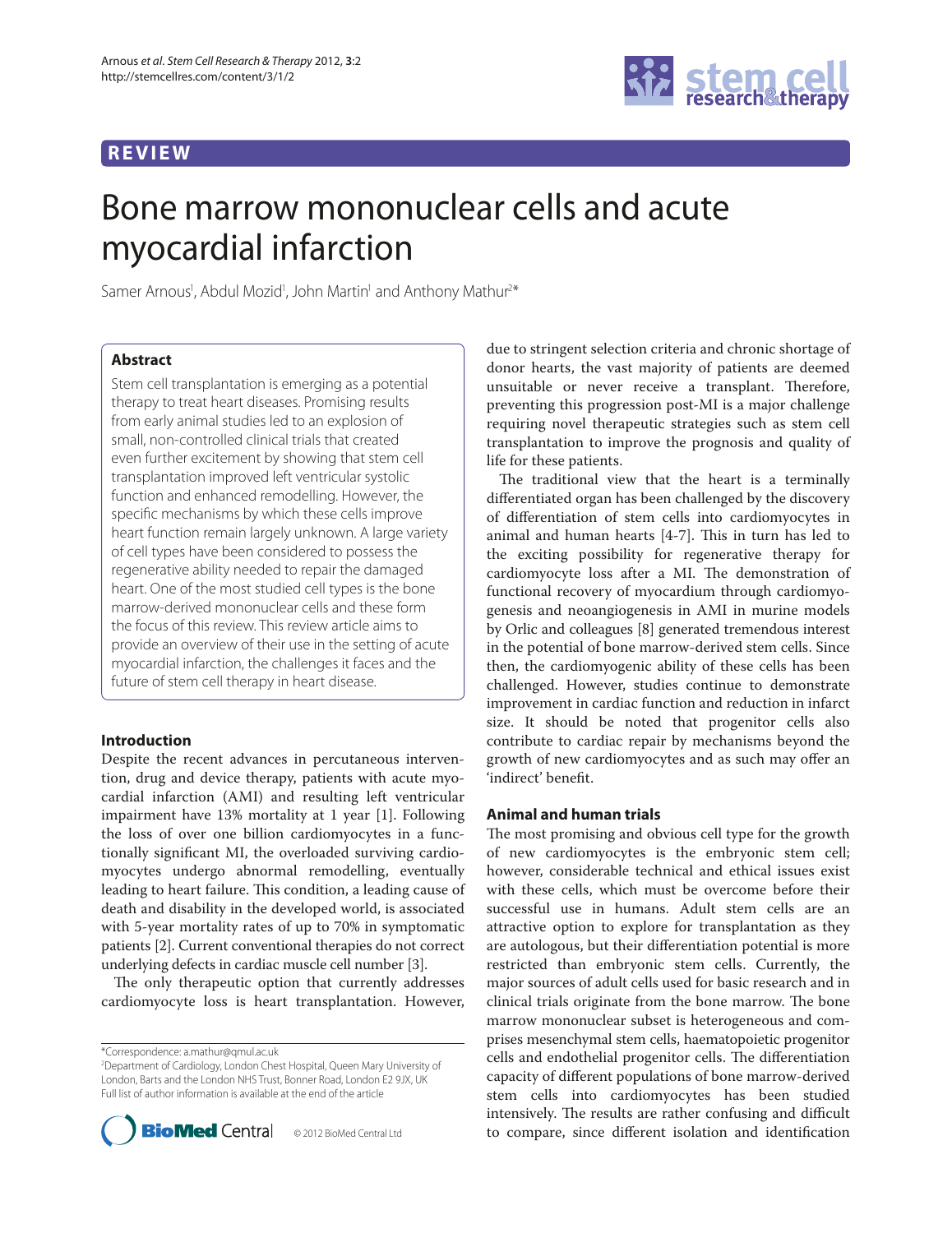methods have been used to determine the cell population studied. To date, only mesenchymal stem cells seem to form cardiomyocytes, and only a small percentage of this population will do so *in vitro* or *in vivo*. Pragmatically, the translation of the basic science into clinical research has followed a common pathway: injection of bone marrow-derived mononuclear cells (BMMNCs) as a source of stem cells into the heart. Table 1 provides a summary of clinical trials using BMMNCs in patients with acute MI.

### **Trials with no sham bone marrow harvest or intracoronary re-infusion in the control group**

In the first human trial, Strauer and colleagues [9] reinfused intracoronary BMMNCs 7 days after myocardial infarction (MI). The mean number of mononuclear cells was  $2.8 \times 10^7$ . There was a significant improvement in myocardial perfusion and a reduction in the infarct region in the cell therapy group. The Transplantation of Progenitor Cells and Regeneration Enhancement in Acute Myocardial Infarction (TOPCARE-AMI) investigators randomised patients into intracoronary infusion of BMMNCs or *ex vivo* expanded circulating progenitor cells  $4$  days after MI [10]. There was a significant improvement in global and regional left ventricular (LV) function in both groups and a beneficial effect on the post-infarction remodelling process manifest by a profound improvement in wall motion abnormalities in the infarct area and a significant reduction in end-systolic LV volume at 4 months post-MI. The LV ejection fraction (LVEF) further improved at 12 months, resulting in a total increase of 9.3% at 1 year [11]. Of interest, there was no difference between the two active treatment groups. The mean number of infused cells was  $245 \times 10^6$ , which contained haematopoietic progenitor, mesenchymal and stromal cells. However, a major limitation of both of these trials was the lack of a control group receiving sham bone marrow harvest or intracoronary re-infusion.

Another trial in which there was no sham procedure is the Autologous Stem-Cell Transplantation in Acute Myocardial Infarction (ASTAMI) trial, which included only patients with acute anterior MI. The intracoronary re-infusion of BMMNCs 4 to 8 days after infarction did not have a beneficial effect on LVEF compared to percutaneous coronary intervention (PCI) alone at 6 months [12]. This lack of beneficial effect may be explained by the different cell processing protocols used in this trial. Cell processing protocols may have a significant impact on the functional capacity of bone marrow-derived stem cells [13]. Comparison of different isolation protocols revealed a vastly reduced recovery of mononuclear cells and nullification of the neovascularisation capacity when the ASTAMI cell isolation and storage protocol was used [13].

The Bone Marrow Transfer to Enhance ST-Elevation Infarct Regeneration (BOOST) trial, a slightly larger trial, included 60 patients that were randomised to receive intracoronary BMMNCs or standard therapy 4.8 days after successful PCI following AMI. There was a significant improvement in global LVEF in the cell treatment group at 6 months without an effect on LV remodelling [14]. However, this improvement was not maintained at 18 months. The mean number of bone marrow cells that were infused contained  $9.5 \times 10^6$  CD34<sup>+</sup> and  $3.6 \times 10^6$ haematopoietic colony-forming cells. The improvement in LVEF did not correlate with the number of CD34<sup>+</sup> cells or haematopoietic colony forming cells. Again, a major limitation of the BOOST trial is that the control group did not undergo a sham bone marrow harvest or intracoronary infusion.

The first long-term study involving 62 patients who underwent intracoronary BMMNC transplantation 7 days post-AMI not only resulted in an early significant improvement in ejection fraction (EF) and infarct size, but there was also a significant reduction in mortality and improvement in exercise capacity compared to controls at 5 years [15].

#### **Randomised controlled trials**

The Transcatheter Transplantation of Stem Cells for Treatment of Acute Myocardial Infarction (TCT-STAMI) trial, which included a control group receiving a placebo infusion, showed a significant (approximately 5%) improvement in LVEF of patients receiving intracoronary BMMNCs at 6 months [16].

Intracoronary bone marrow derived progenitor cells in acute infarction (REPAIR-AMI), a large randomized double-blind controlled trial that included over 200 patients, showed an improvement in the primary endpoint in the treatment group that was an absolute change in global LVEF from baseline to 4 months, as measured by quantitative left ventricular angiography [17]. Furthermore, the pre-specified cumulative endpoint of death, MI, or revascularisation was significantly reduced, and this benefit was maintained at one year follow-up  $[18]$ . The mean increase in LVEF in the BMMNC group was 2.5% and there was an inverse relationship between the baseline EF and the degree of improvement. For example, patients with a baseline EF below the median value (48.9%) had an absolute increase in global EF that was three times higher than that in the placebo group. In contrast, the improvement in LVEF in patients with a baseline EF that was above the median value was non-significant  $(0.3%)$ . The timing of cell infusion post-PCI also had an effect on the primary endpoint. Patients in whom the cells were infused  $≥5$  days post-PCI were the only ones who derived benefit.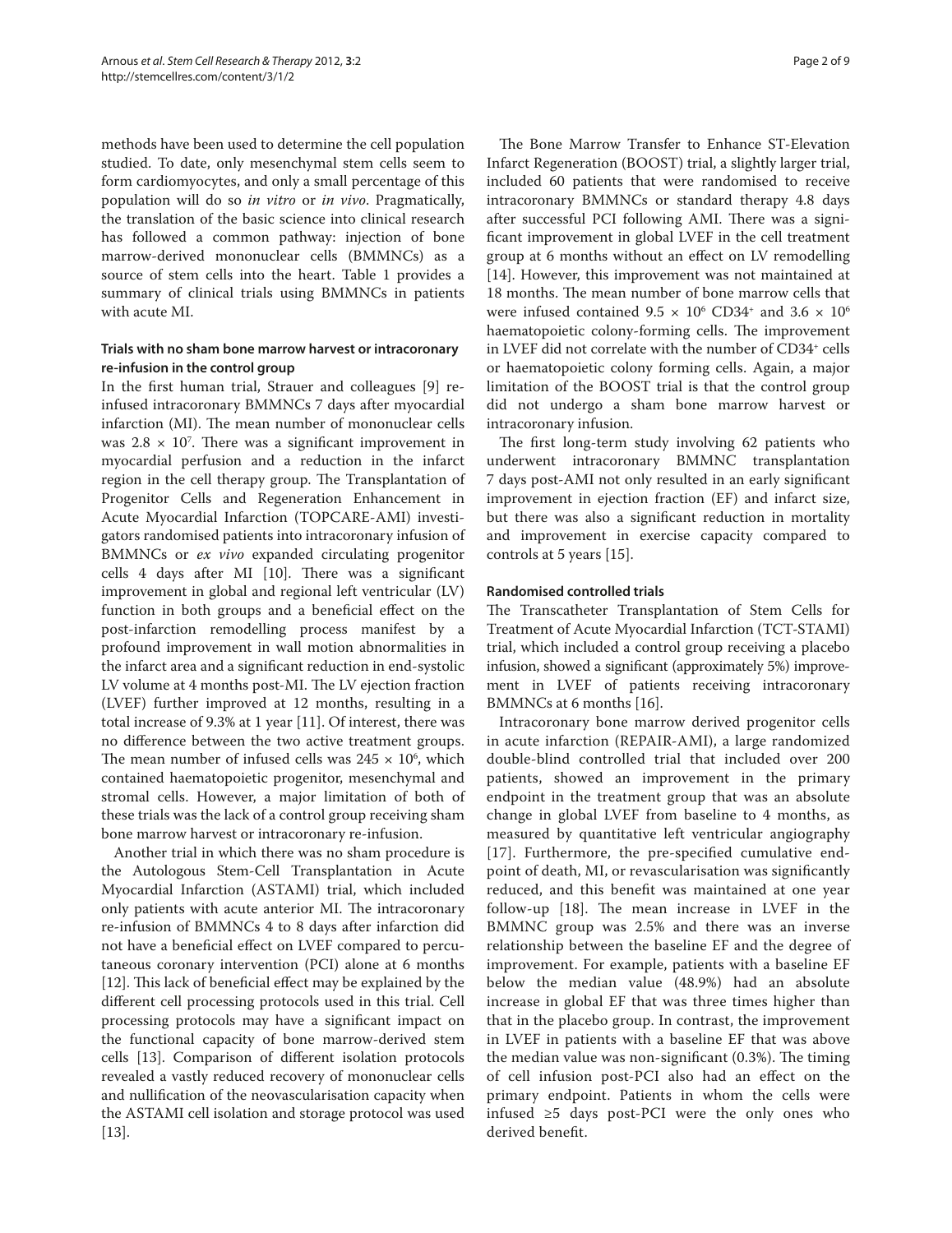| Study                                    | Study<br>design | Cell<br>type            | <b>Delivery</b><br>method | Timing<br>post-infarction procedure | Adjunct                                            | Outcome                                                                         |
|------------------------------------------|-----------------|-------------------------|---------------------------|-------------------------------------|----------------------------------------------------|---------------------------------------------------------------------------------|
| Meluzin et al. [93]                      | <b>RCT</b>      | <b>BMMNC</b>            | IC                        | 5-9 days                            | PCI                                                | Dose-dependent improvement of regional myocardial<br>function by PET            |
| Fernandez-Aviles et al. [94]             | <b>NR</b>       | <b>BMMNC</b>            | IC                        | $13.5 \pm 5.5$ days                 | PCI                                                | Decrease in end systolic volume, improvement in regional<br>and global function |
| Janssens et al. [19]                     | <b>RCT</b>      | <b>BMMNC</b>            | IC                        | 1 day                               | PCI                                                | No effect on global LVEF, but may favourably affect infarct<br>remodelling      |
| Lunde et al. [12] (ASTAMI)               | <b>RCT</b>      | <b>BMMNC</b>            | IC                        | 6 days                              | PCI                                                | No effect on global LVEF                                                        |
| Schächinger et al. [17]<br>(REPAIR-AMI)  | <b>RCT</b>      | <b>BMMNC</b>            | IC                        | 3-7 days                            | PCI                                                | Improvement in global LVEF                                                      |
| Ge et al. [16]                           | <b>RCT</b>      | <b>BMMNC</b>            | IC                        | Immediately                         | PCI                                                | Improvement in LVEF                                                             |
| De Lezo et al. [95]                      | <b>RCT</b>      | <b>BMMNC</b><br>or GCSF | $\overline{\mathsf{C}}$   | 7 days                              | $\mathsf{I}\mathsf{V}$<br>fibrinolytics<br>$+ PCI$ | Improvement in LVEF                                                             |
| Zhan-quan et al. [96]                    | <b>NRC</b>      | PBSC                    | IC                        | 6 days                              | PCI                                                | Improvement in LVEF                                                             |
| Wollert et al. [14] (BOOST)              | <b>RCT</b>      | <b>BMMNC</b>            | IC                        | 4.8 days                            | PCI                                                | Improvement in LV systolic function                                             |
| Lipiec et al. [97]                       | <b>RCT</b>      | <b>BMMNC</b>            | $\ensuremath{ C}$         | $4-11$ days                         | PCI                                                | Improvement in myocardial perfusion with no effect on<br>global LVEF            |
| Huikuri et al. [98]<br>(FINCELL)         | <b>RCT</b>      | <b>BMMNC</b>            | IC                        | 2-6 days                            | $\mathsf{IV}$<br>thrombolysis<br>$+ PCI$           | Improvement in global LVEF                                                      |
| Kang et al. [99]                         | <b>RCT</b>      | PBSC<br>and GCSF        | IC                        |                                     | PCI                                                | Improvement in myocardial perfusion and systolic<br>function                    |
| Assmus et al. [10]<br>(TOPCARE-AMI)      | <b>NR</b>       | <b>BMMNC</b><br>or CPC  | IC                        | 3-7 days                            | PCI                                                | Improvement in LVEF                                                             |
| Schächinger et al. [11]<br>(TOPCARE-AMI) | <b>NR</b>       | <b>BMMNC</b><br>or CPC  | IC                        | 3-7 days                            | PCI                                                | Improvement in EF                                                               |
| Strauer et al. [9]                       | <b>NRC</b>      | <b>BMMNC</b>            | IC                        | 5-9 days                            | PCI                                                | Reduction in infarct region                                                     |
| Bartunek et al. [100]                    | <b>NRC</b>      | BMMNC (CD133)           | IC                        | 11.6 days                           | PCI                                                | Improvement in LVEF                                                             |
| Hirsch et al. [21]                       | <b>RCT</b>      | <b>BMMNC</b>            | IC                        | 3-8 days                            | PCI                                                | No effect on global or regional LV function                                     |
| Tendera et al. [20]                      | <b>RCT</b>      | <b>BMMNC</b>            | IC                        | $3-12$ days                         | PCI                                                | No significant improvement in LVEF                                              |
| Chen et al. [101]                        | <b>RCT</b>      | <b>BMMNC</b>            | IC                        | 18 days                             | PCI                                                | Improvement in LVEF                                                             |
| Yousef et al. [15] (BALANCE) NRC         |                 | <b>BMMNC</b>            | $\overline{\mathsf{C}}$   | 7 days                              | PCI                                                | Improvement in LVEF, exercise capacity and mortality                            |

Time from myocardial infarction to transplantation and outcomes measured are listed. ASTAMI, Autologous Stem-Cell Transplantation in Acute Myocardial Infarction; BMMNC, bone marrow-derived mononuclear cell; BOOST, Bone Marrow Transfer to Enhance ST-Elevation Infarct Regeneration; CPC, circulating progenitor cell; EF, ejection fraction; GCSF, granulocyte-colony stimulating factor; IC, intracoronary; IM, intramyocardial; LVEF, left ventricular ejection fraction; NR, non-randomised; NRC, non-randomised with control group; PBSC, peripheral blood stem cell; PCI, percutaneous coronary intervention; PET, positron emission tomography; RCT, randomised controlled trial; REPAIR-AMI, Reinfusion of Enriched Progenitor Cells and Infarct Remodeling in Acute Myocardial Infarction; TOPCARE-AMI, Transplantation of Progenitor Cells and Regeneration Enhancement in Acute Myocardial Infarction.

By contrast, the LEUVEN-AMI study by Janssens and colleagues [19] showed that intracoronary re-infusion of BMMNCs within 24 hours of reperfusion was associated with a greater reduction in infarct size and improved regional systolic function, but no overall improve ment in global left ventricular function compared to controls.

#### **Trials that used two different cell populations**

More recently, the Myocardial Regeneration by Intracoronary Infusion of Selected Population of Stem Cells in Acute Myocardial Infarction (REGENT) trial, which included patients with anterior MI, uniquely compared two cell types. Patients were randomized to receive intracoronary infusion of unselected  $(n = 80)$  or selected CD34+CXCR4+  $(n = 80)$  BMMNCs, or to the control group  $(n = 40)$  [20]. Although patients in the treatment group had a 3% improvement in LVEF, this did not reach statistical significance. However, the primary endpoint analysis included <60% of the total population of patients, which is likely to be responsible for the failure in the improvement in LVEF to achieve statistical significance. Subgroup analysis showed that baseline EF below the median value (37%) was an independent predictor of significant  $(\geq 5\%)$  increase in LVEF after treatment with BMMNCs.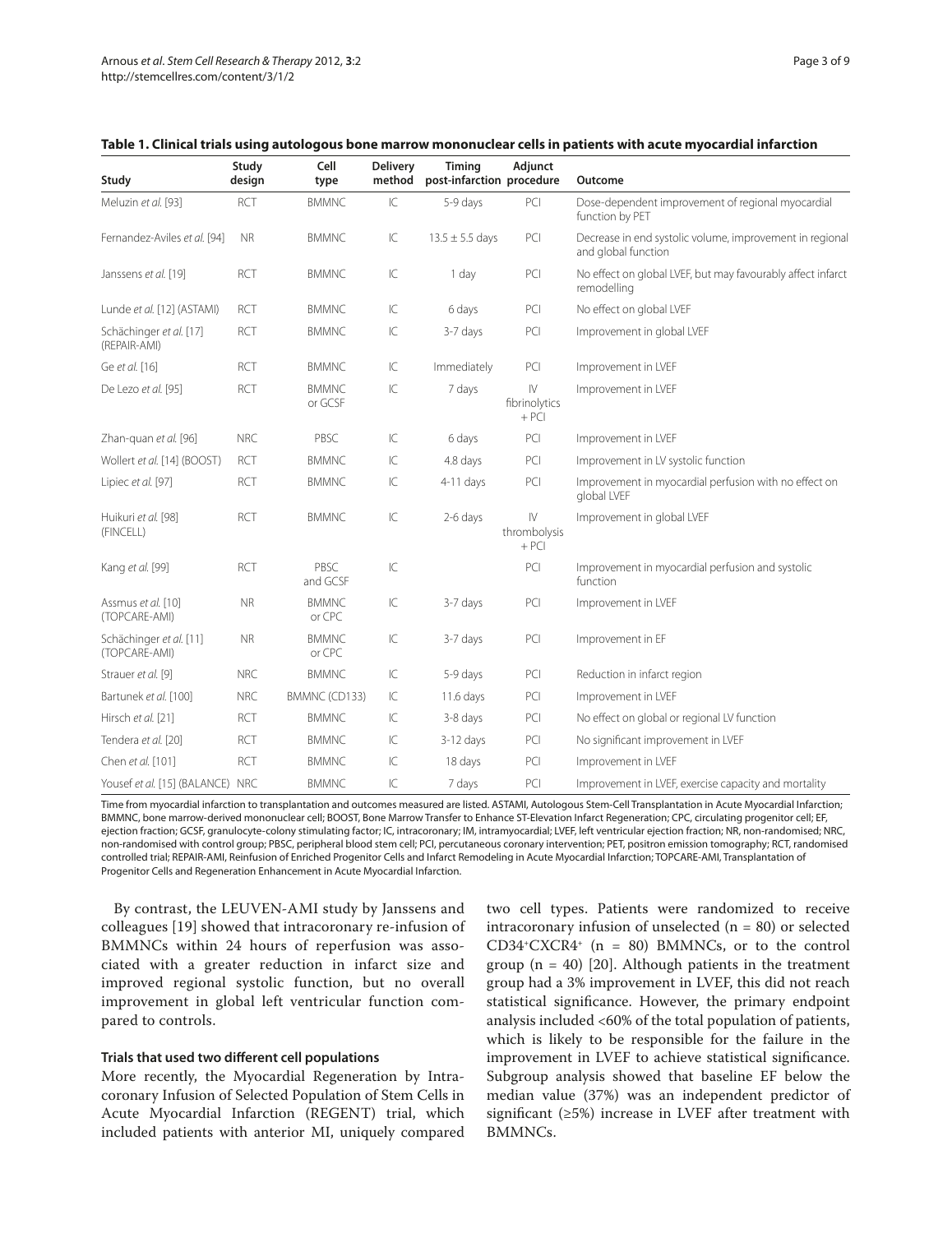The HEBE trial compared the intracoronary infusion of BMMNCs or mononuclear peripheral blood cells to standard therapy alone following an AMI [21]. The intracoronary BMMNCs were delivered between 3 to 8 days after AMI. They showed no effect of either treatment on regional or global left ventricular function.

## **Benefits beyond ejection fraction**

A recent comprehensive systematic review that included 13 trials with a total of 811 patients showed an improvement in LVEF by 2.99% in the BMMNC group compared to standard reperfusion therapy [22].

A previous meta-analysis by Lipinski and colleagues [23] that included 10 trials with AMI showed that intracoronary stem cell therapy (within the first 14 days after infarction) was associated with a small but significant (3.0%) improvement in LV systolic function compared to standard medical therapy. It was also associated with a non-significant reduction in death and rehospitalisation from heart failure. Although they found no significant association between the benefits of intracoronary cell injection and the number of injected cells, there was a trend toward a statistically significant association with the injected volume, suggesting the possible presence of a dose-response relationship. The improvement in LVEF was observed in both bone marrow and peripheral mononuclear cells. Similar conclusions were reached in the meta-analysis by Abdel-Latif and colleagues [24], which included 18 studies and showed that stem cell therapy significantly increased LVEF by 3.66%.

In contrast to animal models, the improvement in LV function in most clinical trials is at best modest. However, it should be noted that several of our established therapies that have an impact on prognosis in patients with MI and a reduced LV function, such as angiotensin-converting enzyme inhibitors, β-blockers [25], thrombolytic therapy and percutaneous coronary intervention [26,27], are associated with similar improve ments in LVEF. It is likely that adult stem cells exert their benefit on cardiac remodelling through an 'indirect' paracrine effect, and that the small functional benefit seen with this therapy may translate into significant long-term improvement in exercise tolerance and survival [15].

The main surrogate markers used as an end-point have been EF and perfusion defects, which correlate poorly with prognosis and quality of life [28,29]. Therefore, in the future, the validation of progenitor cell therapy for clinical use may depend on the demonstration of a benefit with regard to clinical outcomes such as improvement in prognosis, quality of life [30], New York Heart Association functional classification and exercise capacity.

### **The debated hypothesis**

The divergent findings from current trials may be due to several factors. There appears to be an inverse relationship between the benefit seen with stem/progenitor cell therapy and the baseline LV function, with cell therapy being most effective in patients with a lower LVEF [17,20]. Furthermore, patients with longer ischaemic time  $(55$  hours) may be more likely to have significant improve ment of LVEF following the BMMNC infusion [20].

The timing of cell infusion may also play a role on the derived benefit. Although the REPAIR-AMI trial suggests that the enhanced improvement of the LVEF was confined to patients who were treated  $\geq$ 5 days after primary PCI, the investigators of the HEBE and REGENT trials showed no interaction between the timing of cell infusion and derived benefit. The meta-analysis by Martin-Rendon and colleagues [22], however, showed that the benefit of stem cell therapy was even greater when the BMMNCs were infused >7 days after MI. The effect of timing on the beneficial effects of BMMNC administration is further supported by the study by Lai and colleagues [31] that showed that intracoronary BMMNC administration provided cardio-protection in a fashion similar to ishaemic preconditioning. This benefit was only seen when the myocardium had not been preconditioned by other means. An ongoing study at our centre, the REGENERATE-AMI (ClinicalTrial.gov NCT00765453), is designed to study the delivery of BMMNCs at very early time points (within 6 hours of PCI). The purpose of this design is to replicate the animal models where very early interventions lead to a significant (40%) improvement in cardiac function [8].

The dose of infused BMMNCs has varied between different trials with variable results. There appears to be a dose-dependent improvement in EF, with the benefit of BMMNCs only seen when doses higher than 10<sup>8</sup> are administered [22].

## **Direct (transdifferentiation) and indirect (paracrine** and angiogenesis) effects of stem cells

To date, there is no direct clinical evidence that cellular cardiomyogenesis in fact occurs in the human heart after transplantation of progenitor cells, and over the past few years, various experiments using different types of stem cells have shown that <2% of the transplanted cells transdifferentiate into cardiomyocytes [32]. Therefore, the number of cardiac cells produced by cardiac regeneration alone is unlikely to explain the effects seen. In experiments using a mouse model of MI, bone marrow-derived cells were shown to undergo a very low level of transdifferentiation into cardiomy ocytes and most of these cells continued to differentiate along the haematopoietic lineage [33,34]. However, engraftment of these haematopoietic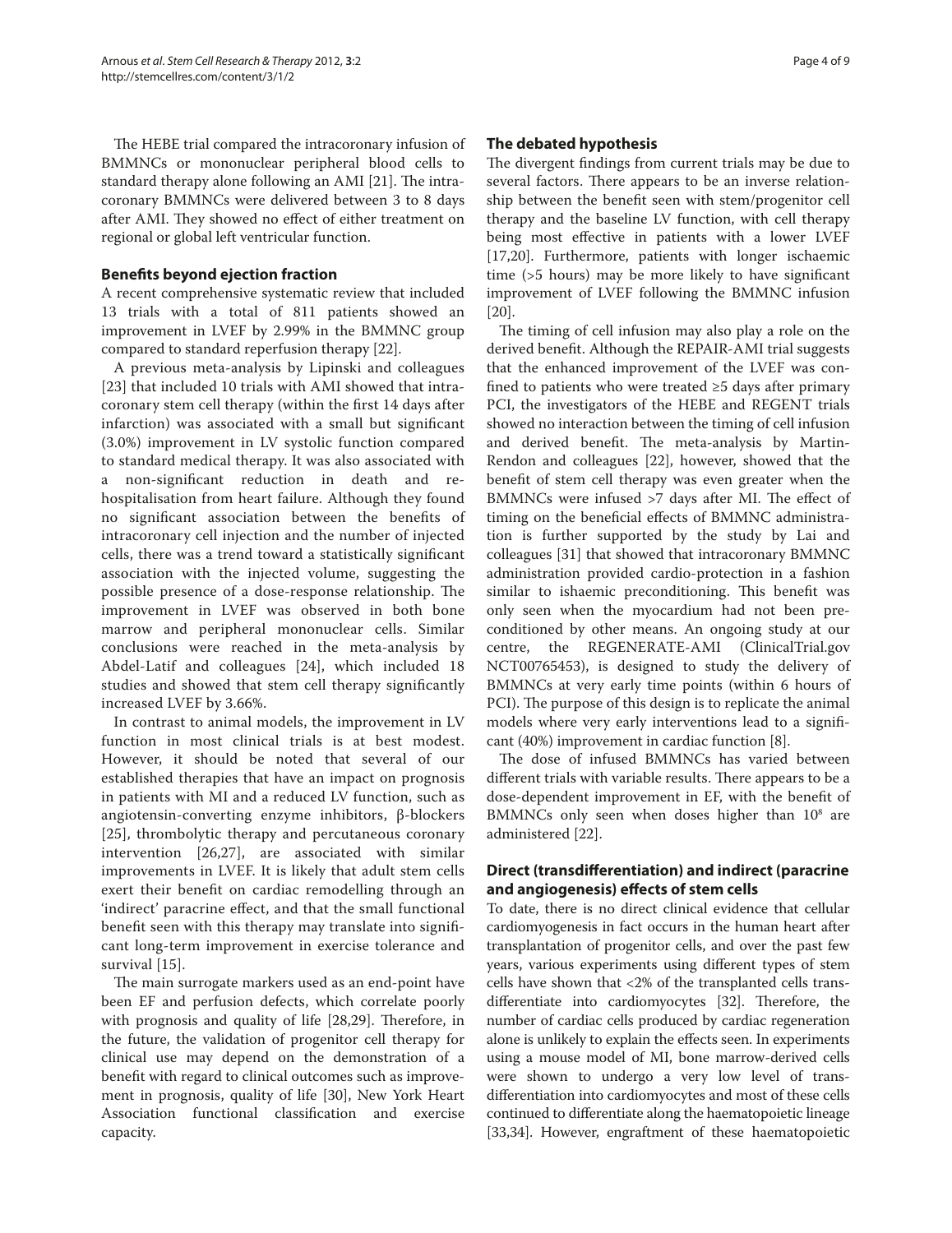cells at the infarct site led to an improvement in myocardial function that is likely attributed to vasculogenesis, angiogenesis and a paracrine effect. Adult stem cells secrete a variety of cytokines, chemokines, and growth factors that are involved in cardiac repair [35] and the production of these factors is increased in response to the hypoxic stress associated with AMI [36]. Takahashi and colleagues [37] showed that BMMNCs in rats produce and release various cytoprotective factors, including vascular endothelial growth factor, platelet-derived growth factor, interleukin-1β, and insulin-like growth factor-1, some of which are significantly up-regulated by hypoxia. These paracrine factors may influence adjacent cells and exert their actions via several mechanisms, including myocardial protection and neovascularisation. Furthermore, in humans, direct injection of BMMNCs during acute ischaemia results in a direct cardioprotective effect, by abolishing the process of apoptosis and necrosis [38], which in part explains the clinical benefit seen in clinical trials. This cardioprotective mechanism appears to be dose related with the benefit only seen with injected doses that are  $\geq 5 \times 10^6$ .

Neo-angiogenesis in the peri-infarct zone is an integral part of the cardiac remodelling process [39]. Under normal circumstances, however, this is seldom sufficient to meet the demands of the hypertrophied myocardium, and the compensatory tissue growth required for myocardial contractility. One of the therapeutic advantages of bone marrow-derived cells is to induce therapeutic angiogenesis in ischaemic tissues, which in turn would augment oxygen supply [40-43], and help rescue cells from critical ischaemia [44]. Dowell and colleagues [45] have shown with histological examination at 2 weeks postinfarction that injection of CD34+ cells was accompanied by a significant increase in infarct zone microvascularity, cellularity and fibrosis in comparison to controls. They also showed that neoangiogenesis was increased within both the infarct zone and the peri-infarct rim in rats receiving CD34+ cells compared with saline controls [45].

Paracrine factors released by transplanted stem cells may alter the extracellular matrix, resulting in more favourable post-infarction remodelling and strengthening of the infarct scar. In animal models of MI, the injection of endothelial progenitor cells or bone marrow-derived stem cells significantly improved blood flow and cardiac function and reduced left ventricular scarring [46,47]. After an ischaemic event, the efficiency of engrafment differs between different progenitor subpopulations  $[48,49]$ . The formation of new blood vessels occurs as a result of the interaction of different types of stem cells with cardiomyocytes [46,50-53]. Neovascularisation is mediated by the physical integration of progenitor cells into new capillaries  $[48,54]$ , or through a paracrine effect by releasing growth factors that promote angiogenesis

[55], depending on the cell type and the circumstances of the cardiac injury.

#### **Route of cell administration**

The three routes of stem cell delivery that have been used so far in clinical trials are through intracoronary or intramyocardial injection or peripherally through the systemic circulation. It is not yet possible on the basis of existing clinical studies to assert a 'best' mode of delivery. However, it is likely that patients' individual pathobiology as well as the aetiology of their cardiac dysfunction will ultimately dictate the route chosen among potential progenitor cell therapies. The advantage of intracoronary delivery is that cells are directly injected into areas of good blood supply rich in nutrients and oxygen, which is essential for cell survival. Myocardial ischemia is a major stimulus for incorporation of circulating progenitor cells, and potently up-regulates the chemo-attractants for neoangiogenesis. Even after infarction, however, the absolute number of progenitor cells detected in the heart is very low [40,41,56,57], but intracoronary infusion of progenitor cells may enhance local accumulation and homing compared to intravenous injection.

By contrast, the benefit of direct intramyocardial cell delivery into hibernating myocardium is that it negates the need for the uptake of progenitor cells from the circulation. Electromechanical (NOGA) mapping is essential to ensure that the cells are injected in areas of hibernating myocardium [58], as necrotic areas of myocardium and scar tissue lack the necessary cues for cells to engraft and differentiate, and cells injected in these areas die immediately [59].

## **Homing**

While homing of haematopoietic progenitor cells to bone marrow has been widely studied [60], the mechanisms of homing of progenitor cells to areas of tissue injury remain poorly understood. Homing is a complex process involving integrins and chemokine receptors, which is greatly enhanced after myocardial ischaemia and hypoxia. It includes adhesion to and transmigration through the endothelium followed by migration and invasion of the target tissue. Homing of cells is dependent on migration out of the vessel into the surrounding myocardium; therefore, underperfused regions of the myocardium are targeted in a less efficient manner [61]. The two key factors that play an important role in homing after a MI are the release of stromal-cell-derived factor (SDF)-1 and a chromatin binding protein (HMGB1). SDF-1 regulates homing of stem cells to ischaemic tissue through integrin-dependent adhesion [62-64], and local delivery of SDF-1 can enhance progenitor cell recruitment and neovascularization [65,66]. The release of HMGB1 may act as a danger signal and stimulate the homing of stem cells to ischaemic tissue [67].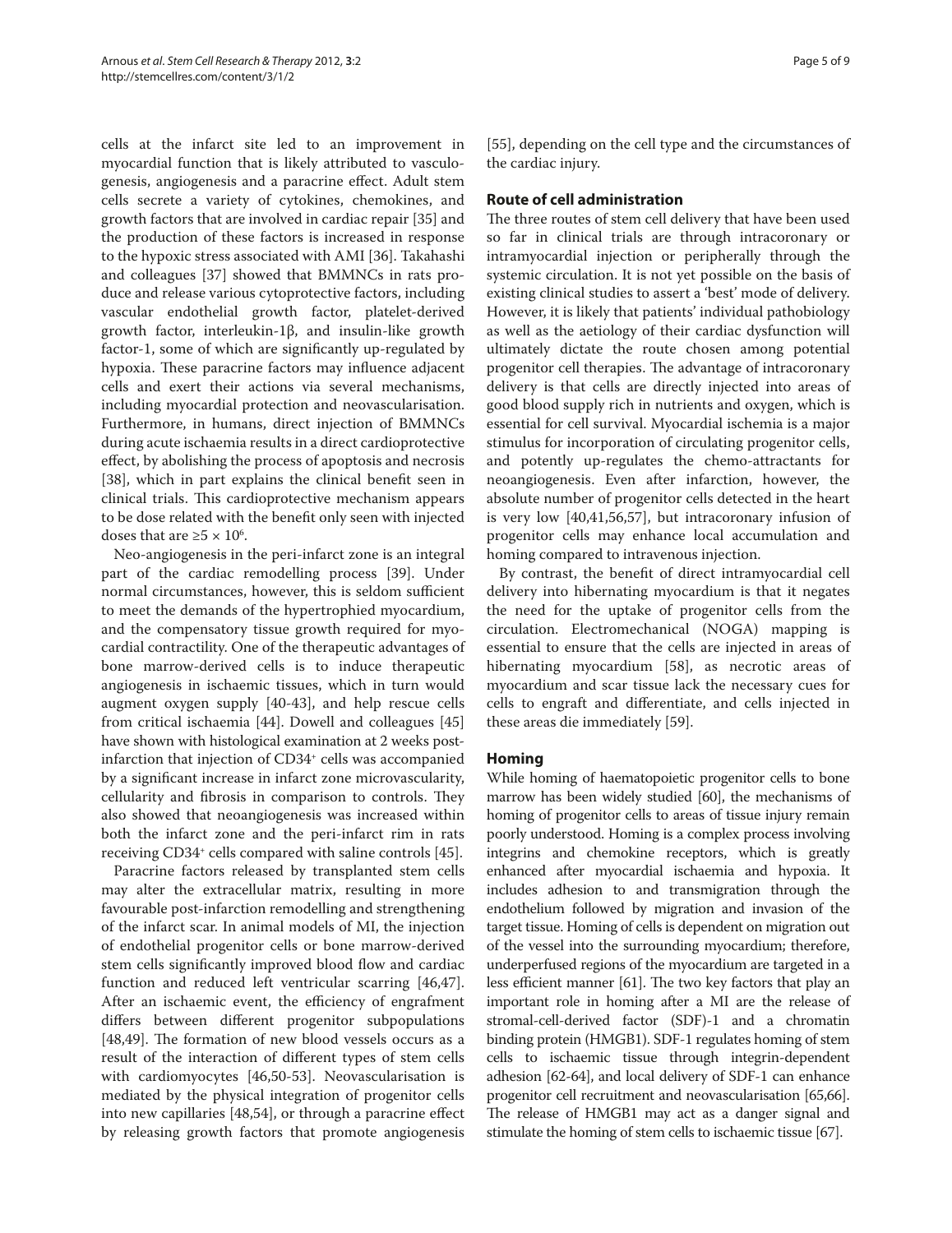Furthermore, endothelial progenitor cells express a number of chemokine receptors, such as CXCR2, CXCR4 and CXCL12. These chemokines play an important role in the homing and mobilisation of endothelial progenitor cells and their recruitment to the site of ischaemic injury for endothelial recovery [68-71].

## **Where is research in this area heading in the next few years?**

The need for new therapies to treat patients with AMI has led to a swift transition from bench to bedside and a number of clinical trials showing promising potential for stem cell therapy in heart disease. The ultimate aim of this research is to develop a technique that grows new functioning heart muscle. However, many obstacles still lie ahead. One of the many remaining unanswered questions is which type of stem/progenitor cell is the best candidate for cardiac regeneration. The bone marrow is an attractive source because it is easily accessible and contains a number of stem cells, including haematopoietic and mesenchymal cells. It is likely, however, that bone marrow cells in humans work through an indirect paracrine mechanism. The safety and feasibility of bone marrow cells in AMI have been well established in clinical trials. This, therefore, supports the need for robust evidence from large double-blind randomised controlled trials to assess their effect on clinical endpoints such as mortality and symptoms.

The European Society of Cardiology established a task force to investigate the role of stem cells in cardiac repair and published its consensus in a  $2006$  report  $[72]$ . The future focus in stem cell therapy should be to provide a better understanding of the mechanism of functional improvements observed and the development of safe and effective cell tracking modalities. These areas of research would aid the identification of the best cell candidate for therapeutic use as well as better understanding of myocardial homing and cell survival post-transplantation. It is important to note, however, that the clinical experience has provided a lot of valuable information regarding the approaches to cell therapy in humans, which will of course provide a platform for future trials in this field.

One of the challenges in the future is improving the durability and survival of stem cells in the adverse environment they are engrafted into. One of the properties of stem cells is stress resistance [73], although several studies have shown that most stem cells die within a few weeks of delivery into the myocardium [34,74-76]. This is probably due to the lack of nutrients and oxygen within the ischaemic environment. Furthermore, heart failure [77], atherosclerosis [78,79] and advanced age [80,81] correlate inversely with the number and function of circulating endothelial progenitor cells. Allogenic cells from young and healthy donors may represent a good solution, but cell rejection requiring immunosuppressive therapies would pose a new problem. There is some evidence that statins improve the survival of the circulating endothelial progenitor cells [82,83]. Furthermore, higher doses of statin therapy are associated with a greater increase in circulating CD34<sup>+</sup> and CXCR4<sup>+</sup> from the bone marrow, resulting in an increase in coronary flow reserve at 8 months [84]. Future trials are on the horizon assessing the role of statin therapy on enhancing the number of endothelial cells in patients with coronary artery disease (Clinicaltrials.gov CT01096875). Endothelial progenitor cells are a subset of haematopoietic cells that have an important role to play in ischaemia by promoting angiogenesis, preventing cardiomyocyte apoptosis and reducing adverse remodelling. It may be that future potential remedies, such as statins, that enhance the function of endothelial progenitor cells may play an important role in improving stem cell survival and function. One of the ways of improving cell survival may be achieved by using viral vectors encoding multiple cytoprotective genes that act on different cell death and apoptotic pathways, or by preconditioning the stem cells with cytokines that result in improved cell engraftment.

Another important issue is the timing of cell administration post-MI. Although animal studies have supported early administration of stem cells post-infarction, in humans the benefits of this therapy were greater when administered >4 days after reperfusion (based on available evidence). Furthermore, given the seemingly small improvements that these trials have shown, the costeffectiveness of cell therapy will also need to be addressed.

Two ongoing randomised controlled trials (TIME and late TIME studies) may help us understand whether the timing of cell administration plays an important role. The TIME study (Clinicaltrials.gov NCT00684021) is a trial designed to assess the effect of timing (3 versus 7 days) of BMMNC administration versus placebo in patients with acute MI. The LATE TIME study (Clinicaltrials.gov NCT00684060) will assess the effect of BMMNC administration 2 to 3 weeks after a MI.

## **Future cells**

Animal and human studies have clearly shown that stem cell engraftment into the myocardium is associated with improvement in cardiac function; however, the quest for the optimal population of cells remains a challenge [85,86]. Embryonic stem cells are able to transform into cardiomyocytes and can replicate indefinitely, although ethical issues - their potential to form teratomas and the need for immunosuppressive therapy - have hindered their use in clinical trials. Furthermore, one of the major limitations of adult stem cells, including skeletal myoblasts and bone marrow-derived stem cells, is their limited ability to cross their lineage boundaries.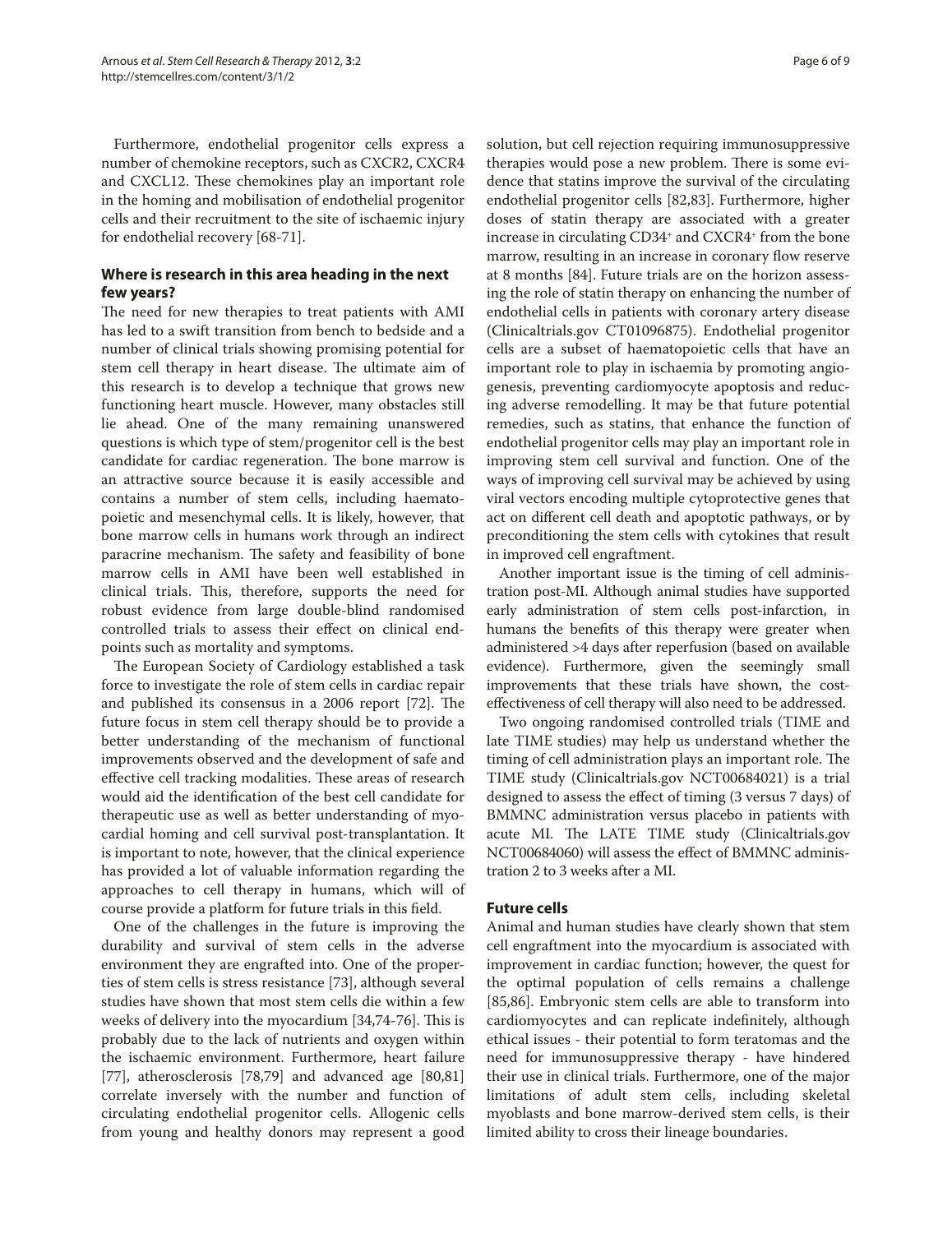Fat tissue-derived multipotent stem cells [87], multipotential cells from bone marrow or skeletal muscle [88,89], somatic stem cells from placental cord blood [90], and cardiac-resident progenitor cells [32,91] all show promising pre-clinical and some clinical applications.

Ultimately, cells that more closely resemble embryonic stem cells in their regenerative potential without the ethical issues provide an important future direction. A cell type that comes close, and is on the horizon of being tested for potential clinical application, is the inducible pluripotent stem cell (iPSC). iPSCs can be generated from adult human somatic cells by retroviral transduction [92], have similar differentiation potential and may provide an alternative to pluripotent embryonic stem cells.

#### **The future of bone marrow stem cells**

For the time being, it is important to establish whether the simple unfractionated bone marrow cell approach has clinical benefit, given the large number of studies that have been performed using this cell type without providing a clear answer. Meta-analysis suggests a positive effect on surrogate cardiac end-points in studies using BMMNCs to treat AMI. There is now a need to perform a large scale clinical trial using clinical hard end-points such as mortality to establish whether the positive effects seen on surrogate end-points can indeed translate to meaningful clinical benefits.

#### **Abbreviations**

AMI, acute myocardial infarction; ASTAMI, Autologous Stem-Cell Transplantation in Acute Myocardial Infarction; BMMNC, bone marrowderived mononuclear cell; BOOST, Bone Marrow Transfer to Enhance ST-Elevation Infarct Regeneration; EF, ejection fraction; LV, left ventricular; LVEF, left ventricular ejection fraction; MI, myocardial infarction; PCI, percutaneous coronary intervention; REPAIR-AMI, Intracoronary bone marrow derived progenitor cells in acute infarction; SDF, stromal-cell-derived factor.

#### **Competing interests**

The authors have no relevant affiliations or financial involvement with any organisation or entity with a financial interest in or financial conflict with the subject matter or materials discussed in the manuscript. This includes employment, consultancies, honoraria, stock ownership or options, expert testimony, grants or patents received or pending, or royalties. No writing assistance was utilized in the production of this manuscript.

#### **Acknowledgements**

This work forms part of the research themes contributing to the translational research portfolio of Barts and the London Cardiovascular Biomedical Research Unit, which is supported and funded by the National Institute of Health Research.

#### **Author details**

1 Department of Cardiology, London Chest Hospital, Bonner Road, London E2 9JX, UK. <sup>2</sup>Department of Cardiology, London Chest Hospital, Queen Mary University of London, Barts and the London NHS Trust, Bonner Road, London E2 9JX, UK.

#### Published: 17 January 2012

#### **References**

1. Pfeffer M, John J, McMurray M, Velazquez E, Rouleau J: Valsartan, captopril, or both in myocardial infarction complicated by heart failure, left

ventricular dysfunction, or both. N Eng J Med 2003, 349:1893-1906. 2. Braunwald E: Cardiovascular medicine at the turn of the millennium:

- triumphs, concerns, and opportunities. N Eng J Med 1997, 337:1360-1369. 3. Mathur A, Martin JF: Stem cells and repair of the heart. Lancet 2004,
- 364:183-192.
- 4. Yeh TH, Zhang S, Wu H: Transdifferentiation of human peripheral blood CD34+ enriched cell population into cardiomyocytes, endothelial cell and smooth muscle cells in vivo. Circulation 2003, 108:2070-2073.
- 5. Badorff C: Transdifferentiation of blood-derived human adult endothelial progenitor cells into functionally active cardiomyocytes. Circulation 2003, 107:1024-1032.
- Kawada H, Fujita J, Kinjo K: Non-haematopoietic mesenchymal stem cells can be mobilized and differentiate into cardiomyocytes after myocardial infarction. Blood 2004, 104:3581-3587.
- 7. Orlic D: Mobilized bone marrow cells repair the infarcted heart, improving function and survival. Proc Natl Acad Sci U S A 2001, 98:10344-10349.
- 8. Orlic D, Kaistrua J, Chimenti S: Bone marrow cells regenerate infracted myocardium. Nature 2001, 410:701-705.
- 9. Strauer B, Brehm M, Zeus T: Repair of infracted myocardium by autologous intracoronary mononuclear bone marrow cell transplantation in humans. Circulation 2002, 106:1913-1918.
- 10. Assmus B, Schächinger V, Teupe C: Transplantation of progenitor cells and regeneration enhancement in acute myocardial infarction (TOPCARE-AMI). Circulation 2002, 106:3009-3017.
- 11. Schächinger V, Assmus B, Britten M: Transplantation of progenitor cells and regeneration enhancement in acute myocardial infarction: Final one year results of the TOPCARE-AMI trial. J Am College Cardiol 2004, 44:1690-1699.
- 12. Lunde K, Solheim S, Aakhus S, Arnesen H, Abdelnoor M, Egeland T, Endresen K, Ilebekk A, Mangschau A, Fjeld JG, Smith HJ, Taraldsrud E, Grøgaard HK, Bjørnerheim R, Brekke M, Müller C, Hopp E, Ragnarsson A, Brinchmann JE, Forfang K: Intracoronary injection of mononuclear bone marrow cells in acute myocardial infarction. N Eng J Med 2006, 355:1199-1209.
- 13. Seeger FH, Tonn T, Krzossok N, Zeiher AM, Dimmeler S: Cell isolation procedures matter: a comparison of different isolation protocols of bone marrow mononuclear cells used for cell therapy in patients with acute myocardial infarction. Eur Heart J 2007, 28:766-772.
- 14. Wollert K, Meyer G, Joachim L: Intracoronary autologous bone-marrow cell transfer after myocardial infarction: the BOOST randomised controlled clinical trial. Lancet 2004, 364:141-148.
- 15. Yousef M, Schannwell CM, Kostering M, Zeus T, Brehm M, Strauer BE: The BALANCE Study: clinical benefit and long-term outcome after intracoronary autologous bone marrow cell transplantation in patients with acute myocardial infarction. JAm Coll Cardiol 2009, 53:2262-2269.
- 16. Ge J, Qian J: Efficacy of emergent transcatheter transplantation of stem cells for treatment of acute myocardial infarction (TCT-STAMI). Heart 2006, 92:1764-1767.
- 17. Schächinger V, Erbs S, Elsässer A: REPAIR-AMI investigators. Intracoronary bone marrow derived progenitor cells in acute infarction. N Eng J Med 2006, 355:1210-1221.
- 18. Schächinger V, Erbs S, Elsässer A, Haberbosch W, Hambrecht R, Hölschermann H, Yu J, Corti R, Mathey DG, Hamm CW, Süselbeck T, Werner N, Haase J, Neuzner J, Germing A, Mark B, Assmus B, Tonn T, Dimmeler S, Zeiher AM; REPAIR-AMI Investigators: Improved clinical outcome after intracoronary administration of bone-marrow-derived progenitor cells in acute myocardial infarction: final 1-year results of the REPAIR-AMI trial. Eur Heart J 2006, 27:2775-2783.
- 19. Janssens S, Dubois C, Bogaert J: Autologous bone marrow derived stem cell transfer in patients with ST-segment elevation myocardial infarction: double blind randomised controlled trial. Lancet 2006, 367:113-121.
- 20. Tendera M, Wojakowski W, Ruzyłło W, Chojnowska L, Kepka C, Tracz W, Musiałek P, Piwowarska W, Nessler J, Buszman P, Grajek S, Breborowicz P, Majka M, Ratajczak MZ; REGENT Investigators: Intracoronary infusion of bone marrow-derived selected CD34+CXCR4+ cells and non-selected mononuclear cells in patients with acute STEMI and reduced left ventricular ejection fraction: results of randomized, multicentre Myocardial Regeneration by Intracoronary Infusion of Selected Population of Stem Cells in Acute Myocardial Infarction (REGENT) Trial. Eur Heart J 2009, 30:1313-1321.
- 21. Hirsch A, Nijveldt R, van der Vleuten PA, Tijssen JG, van der Giessen WJ, Tio RA, Waltenberger J, ten Berg JM, Doevendans PA, Aengevaeren WR, Zwaginga JJ, Biemond BJ, van Rossum AC, Piek JJ, Zijlstra F; HEBE Investigators: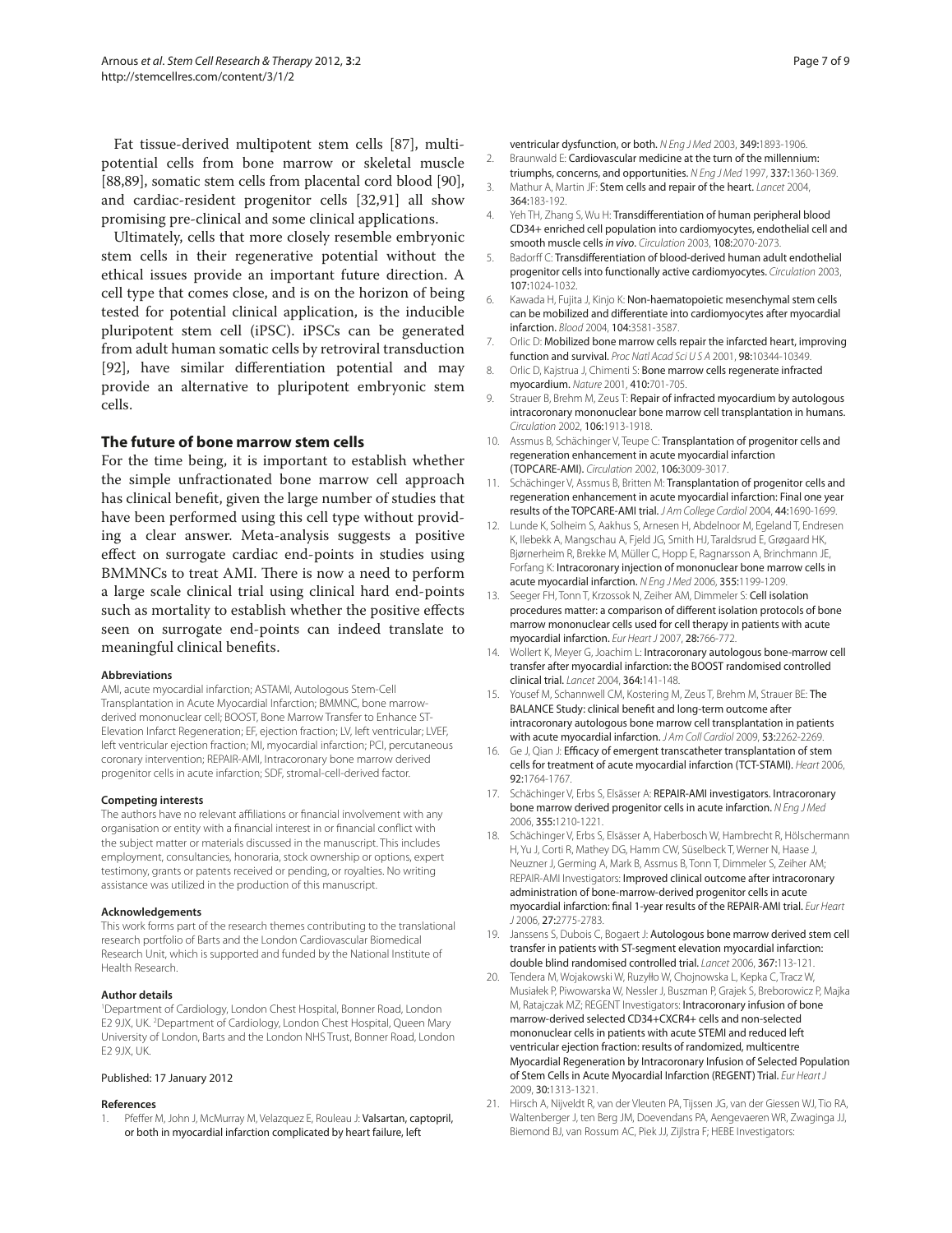Intracoronary infusion of mononuclear cells from bone marrow or peripheral blood compared with standard therapy in patients after acute myocardial infarction treated by primary percutaneous coronary intervention: results of the randomized controlled HEBE trial. Eur Heart J 2011, 32:1736-1747.

- 22. Martin-Rendon E, Brunskill SJ, Hyde CJ, Stanworth SJ, Mathur A, Watt SM: Autologous bone marrow stem cells to treat acute myocardial infarction: a systematic review. Eur Heart J 2008, 29:1807-1818.
- 23. Lipinski JM, Giuseppe GL, Zoccai B, Abbate A, Khianey R: Impact of intracoronary cell therapy on left ventricular function in the setting of acute myocardial infarction. J Am College Cardiol 2007, 50:1761-1767.
- 24. Abdel-Latif A, Bolli R, Tleyjeh IM, Montori VM, Perin EC, Hornung CA, Zuba-Surma EK, Al-Mallah M, Dawn B: Adult bone marrow-derived cells for cardiac repair: a systematic review and meta-analysis. Arch Intern Med 2007, 167:989-997.
- 25. Reffelmann T, Konemann S, Kloner RA: Promise of blood- and bone marrowderived stem cell transplantation for functional cardiac repair: putting it in perspective with existing therapy. J Am Coll Cardiol 2009, 53:305-308.
- 26. Stone GW, Grines CL, Cox DA, Garcia E, Tcheng JE, Griffin JJ, Guagliumi G, Stuckey T, Turco M, Carroll JD, Rutherford BD, Lansky AJ; Controlled Abciximab and Device Investigation to Lower Late Angioplasty Complications (CADILLAC) Investigators: Comparison of angioplasty with stenting, with or without abciximab, in acute myocardial infarction. N Engl J Med 2002, 346:957-966.
- 27. Montalescot G, Barragan P, Wittenberg O, Ecollan P, Elhadad S, Villain P, Boulenc JM, Morice MC, Maillard L, Pansiéri M, Choussat R, Pinton P; ADMIRAL Investigators. Abciximab before Direct Angioplasty and Stenting in Myocardial Infarction Regarding Acute and Long-Term Follow-up: Platelet glycoprotein IIb/IIIa inhibition with coronary stenting for acute myocardial infarction. N Engl J Med 2001, 344:1895-1903.
- 28. Curtis JP, Sokol SI, Wang Y, Rathore SS, Ko DT, Jadbabaie F, Portnay EL, Marshalko SJ, Radford MJ, Krumholz HM: The association of left ventricular ejection fraction, mortality, and cause of death in stable outpatients with heart failure. J Am Coll Cardiol 2003, 42:736-742.
- 29. Tribouilloy C, Rusinaru D, Mahjoub H, Soulière V, Lévy F, Peltier M, Slama M, Massy Z: Prognosis of heart failure with preserved ejection fraction: a 5 year prospective population-based study. Eur Heart J 2008, 29:339-347.
- 30. Sharif F, Bartunek J, Vanderheyden M: Adult stem cells in the treatment of acute myocardial infarction. Catheter Cardiovasc Interv 2011, 77:72-83.
- 31. Lai VK, Ang KL, Rathbone W, Harvey NJ, Galinanes M: Randomized controlled trial on the cardioprotective effect of bone marrow cells in patients undergoing coronary bypass graft surgery. Eur Heart J 2009, 30:2354-2359.
- 32. Oh H: Cardiac progenitor cells from adult myocardium: homing, differentiation, and fusion after infarction. Proc Natl Acad Sci U S A 2003, 100:12313-12318.
- 33. Murry C, Soonpaa M, Reinecke H: Haematopoietic stem cells do not transdifferentiate into cardiac myocytes in myocardial infarcts. Nature 2004, 428:664-668.
- 34. Balsam L, Wagers A, Christensen J: Haematopoietic stem cells adopt mature haematopoietic fates in ischaemic myocardium. Nature 2004, 428:668-673.
- 35. Caplan AI, Dennis JE: Mesenchymal stem cells as trophic mediators. J Cell Biochem 2006, 98:1076-1084.
- 36. Kinnaird T, Stabile E, Burnett MS, Lee CW, Barr S, Fuchs S, Epstein SE: Marrowderived stromal cells express genes encoding a broad spectrum of arteriogenic cytokines and promote in vitro and in vivo arteriogenesis through paracrine mechanisms. Circ Res 2004, 94:678-685.
- 37. Takahashi M, Li TS, Suzuki R, Kobayashi T, Ito H, Ikeda Y, Matsuzaki M, Hamano K: Cytokines produced by bone marrow cells can contribute to functional improvement of the infarcted heart by protecting cardiomyocytes from ischemic injury. Am J Physiol Heart Circ Physiol 2006, 291:H886-H893.
- 38. Kubal C, Sheth K, Nadal-Ginard B, Galinanes M: Bone marrow cells have a potent anti-ischemic effect against myocardial cell death in humans. J Thorac Cardiovasc Surg 2006, 132:1112-1118.
- 39. Nelissen-Vrancken H, Debets J, Snoeckx L, Daemen M, Smits J: Time-related normalization of maximal coronary flow in isolated perfused hearts of rats with myocardial infarction. Circulation 1996, 93:349-355.
- 40. Takahashi T, Kalka C, Masuda H: Ischemia- and cytokine-induced mobilization of bone marrow-derived endothelial progenitor cells for neovascularization. Nat Med 1999, 5:434-438.
- 41. Kalka C, Masuda H, Takahashi T: Transplantation of ex vivo expanded endothelial progenitor cells for therapeutic neovascularization. Proc Natl

Acad Sci U S A 2000, 97:3422-3427.

- 42. Folkman J: Therapeutic angiogenesis in ischemic limbs. Circulation 1998, 97:1108-1110.
- 43. Asahara T: Isolation of putative progenitor cells for endothelial angiogenesis. Science 1997, 275:964-967.
- 44. Isner J, Asahara T: Angiogenesis and vasculogenesis as therapeutic strategies for postnatal neovascularization. J Clin Invest 1999, 103:1231-1236.
- 45. Dowell JD, Rubart M, Pasumarthi KBS, Soonpaa MH, Field LJ: Myocyte and myogenic stem cell transplantation in the heart. Cardiovasc Res 2003, 58:336-350.
- 46. Kocher A: Neovascularization of ischemic myocardium by human bonemarrow-derived angioblasts prevents cardiomyocyte apoptosis, reduces remodeling and improves cardiac function. Nat Med 2001, 7:430-436.
- 47. Kawamoto A, Gwon HC, Iwaguro H, Yamaguchi JI, Uchida S, Masuda H, Silver M, Ma H, Kearney M, Isner JM, Asahara T: Therapeutic potential of ex vivo expanded endothelial progenitor cells for myocardial ischemia. Circulation 2001, 103:634-637.
- 48. Urbich C, Heeschen C, Aicher A, Dembach E, Zeiher AM, Dimmeler S: Relevance of monocytic features for neovascularization capacity of circulating endothelial progenitor cells. Circulation 2003, 108:2511-2516.
- 49. Aicher A, Heeschen C, Mildner-Rihm C, Urbich C, Ihling C, Technau-Ihling K, Zeiher AM, Dimmeler S: Essential role of endothelial nitric oxide synthase for mobilization of stem and progenitor cells. Nat Med 2003, 9:1370-1376.
- 50. Fuchs S, Baffour R, Zhou Y: Transendocardial delivery of autologous bone marrow enhances collateral perfusion and regional function in pigs with chronic experimental myocardial ischaemia. J Am College Cardiol 2001, 37:1726-1732.
- 51. Hamano K, Li T, Kobayashi T: Therapeutic angiogenesis induced by local autologous bone marrow cell implantation. Ann Thoracic Surg 2002, 73:1210-1215.
- 52. Kamihata H, Matsubara H, Nishiue T: Improvement of collateral perfusion and regional function by implantation of peripheral blood mononuclear cells into ischemic hibernating myocardium. Arterioscler Thromb Vasc Biol 2002, 22:1804-1810.
- 53. Kamihata H, Matsubara H, Nishiue T: Implantation of bone marrow mononuclear cells into ischemic myocardium enhances collateral perfusion and regional function via side supply of angioblasts, angiogenic ligands, and cytokines. Circulation 2001, 104:1046-1052.
- 54. Jackson K: Regeneration of ischemic cardiac muscle and vascular endothelium by adult stem cells. J Clin Invest 2001, 107:1395-1402.
- 55. Rehman J, Li J, Orschell CM, March KL: Peripheral blood "endothelial progenitor cells" are derived from monocyte/macrophages and secrete angiogenic growth factors. Circulation 2003, 107:1164-1169.
- 56. Shintani S, Murohara T, Ikeda H: Mobilization of endothelial progenitor cells in patients with acute myocardial infarction. Circulation 2001, 103:2776-2779.
- 57. Iwaguro H, Yamaguchi J, Kalka C: Endothelial progenitor cell vascular endothelial growth factor gene transfer for vascular regeneration. Circulation 2002, 105:732-738.
- 58. Perin E: Transendocardial, autologous bone marrow cell transplantation for severe, chronic ischemic heart failure. Circulation 2003, 107:2294-2302.
- Beauchamp J, Morgan J, Pagel C, Partridge T: Dynamics of myoblast transplantation reveal a discrete minority of precursors with stem cell-like properties as the myogenic source. J Cell Biol 1999, 144:1113-1122.
- 60. Papayannopoulou T: Bone marrow homing: the players, the playfield, and their evolving roles. Curr Opin Hematol 2003, 10:214-219.
- 61. Aicher A: Assessment of the tissue distribution of transplanted human endothelial progenitor cells by radioactive labeling. Circulation 2003, 107:2134-2139.
- 62. De Falco E: Sdf-1 involvement in endothelial phenotype and ischemiainduced recruitment of bone marrow progenitor cells. Blood 2004, 104:3472-3482.
- 63. Chavakis E: Role of b2-integrins for homing and neovascularization capacity of endothelial progenitor cells. J Exp Med 2005, 201:63-72.
- 64. Vajkoczy P: Multistep nature of microvascular recruitment of ex vivoexpanded embryonic endothelial progenitor cells during tumor angiogenesis. J Exp Med 2003, 197:1755-1765.
- 65. Askari A: Effect of stromal-cell-derived factor 1 on stem-cell homing and tissue regeneration in ischaemic cardiomyopathy. Lancet 2003, 362:697-703.